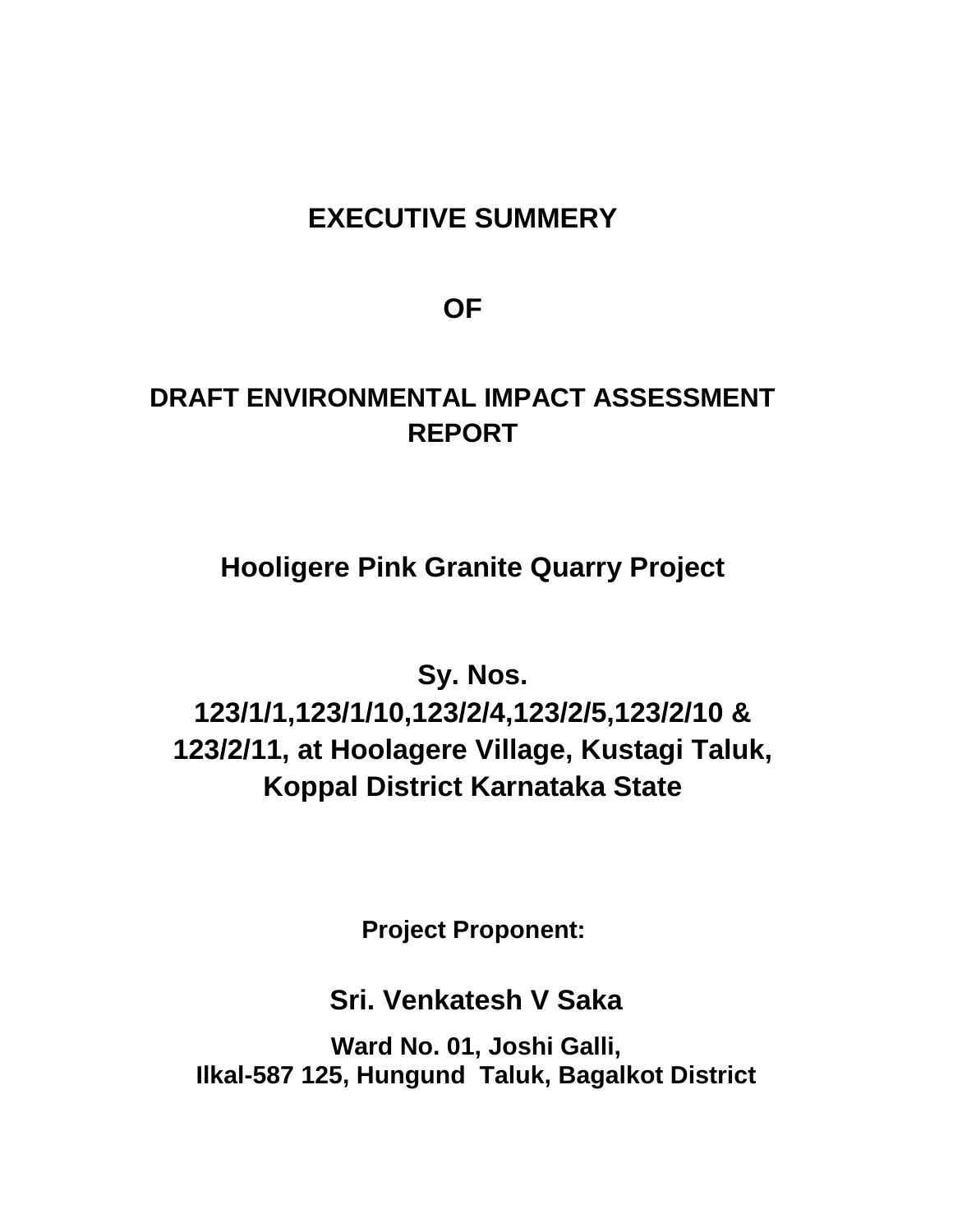# **EXECUTIVE SUMMARY OF DRAFT ENVIRONMENTAL IMPACT ASSESSMENT REPORT**

# **1. Project Description**

The proposed Pink Granite stone quarry project is a over an extent of 4-30 Acres (1.923 Ha) located in Survey No.123/1/1,123/1/10,123/2/4,123/2/5,123/2/10 & 123/2/11, Hooligere Village, Kustagi Taluk, Koppal District, Karnataka State

The applied areas are demarcated on the Topo-sheet No. 57 A/1 of the survey of India. The mine lease area falls in the Patta Land and the details of Quarry areas and geographical coordinates of the Quarry lease areas are as follows:

• The 4-30 acres (1.923 Ha) area of Sy.No.  $123/1/1,123/1/10,123/2/4,123/2/5,123/2/10$  & 123/2/11, Patta land lies in the latitude of N 15<sup>0</sup> 57' 30.4" to N 15<sup>0</sup> 57' 38.6" and E 76<sup>0</sup> 02' 04.5" to  $E$  76 $^{\rm 0}$  02' 08.4''

The Quarry Lease application which was submitted to the department of Mines and Geology Koppal has been processed and the said department has notified the area for Sri Venkatesh V Saka, Hooligere Village, Kustagi Taluk, Koppal District to an extent of 4-30acres (1.923 Ha). The lease has been granted to proponents of 4-30 acres (MG004S210001154/2221 dated:13.09.2021) for a period of 5 years by Department of Mines and Geology, Koppal and the Quarry Plan was approved by Director of Mines and Geology, Karnataka.

The Quarrying plan with Progressive Mine Closure Plan is prepared under Karnataka Minor Mineral Concession Rules, 1994 & Granite Conservation Rules, 1999, for 5 years. Accordingly Project Proponent has submitted Form-I, Pre- feasibility report and copy of Approved Quarry Plan from the Department of Mines & Geology Koppal to the State Level Environment Assessment Authority of Karnataka constituted by MoEF, GoI for issuing Environment Clearance as per EIA September 14, 2006 Notification.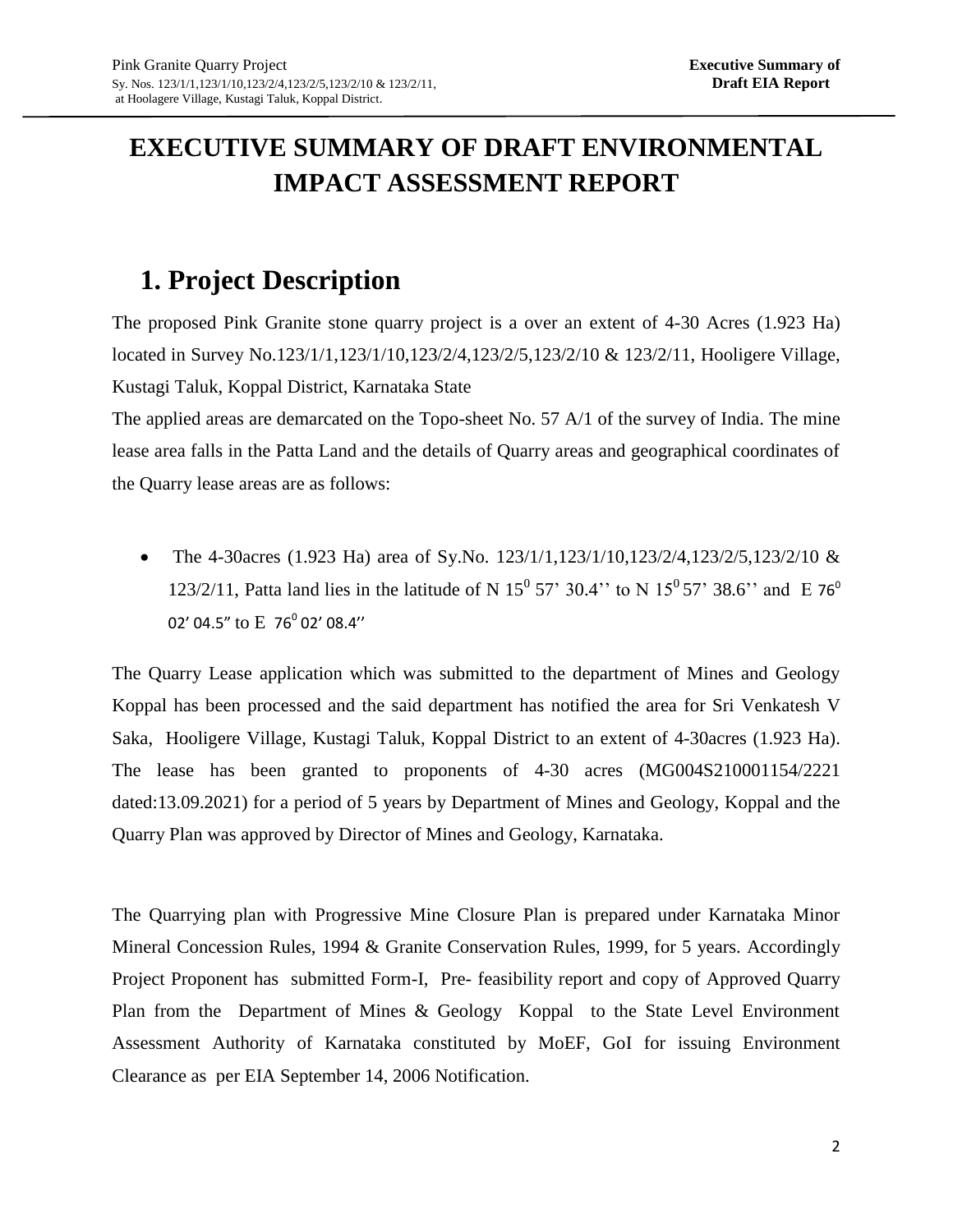#### **MINING DETAILS**

| Sl.No.         | <b>Particulars Details</b>                     |                                      |
|----------------|------------------------------------------------|--------------------------------------|
| $\mathbf{1}$   | Method of Mining                               | Open Cast fully Mechanized Quarrying |
|                |                                                | Method                               |
| $\overline{2}$ | <b>Granite Production</b>                      | Capacity 5,000 cu.m/annum            |
| 3              | <b>Total Mineable Reserves</b>                 | 86,048 cu.m                          |
| $\overline{4}$ | Total waste generation till the end of Life of | 58335cu.m                            |
|                | quarry                                         |                                      |
| 5              | Life of quarry                                 | 17 years                             |
| 6              | Bench Height                                   | 6m                                   |
| $\overline{7}$ | <b>Bench Width</b>                             | 6m                                   |
| 8              | Elevation Range Highest elevation & Lowest     | Highest Elevation is 582.17mRL and   |
|                | elevation.                                     | Lowest Elevation is 577.05mRL.       |
| 9              | <b>General Ground Leve</b>                     | 600m AMSL                            |
| 10             | Ground water table                             | 80m BGL                              |
| 11             | Overall pit slope                              | $60^0$                               |

## **CONCEPTUAL QUARRY PLAN**

Method of Quarrying: An open cast Other than fully Mechanized method will be adopted to operate the area. The annual production about 5000 Cum/year for Five years, anticipated life of the quarry Life of the mine in this case is for 17 years or till the reserves get exhausted.

## **Waste Generation & Disposal**

There is no such reduction of waste / mineral reject processing possibilities are proposed during plan period. There is no proposal of dumping during the proposed ensuing quarrying period, & concurrent backfilling is proposed.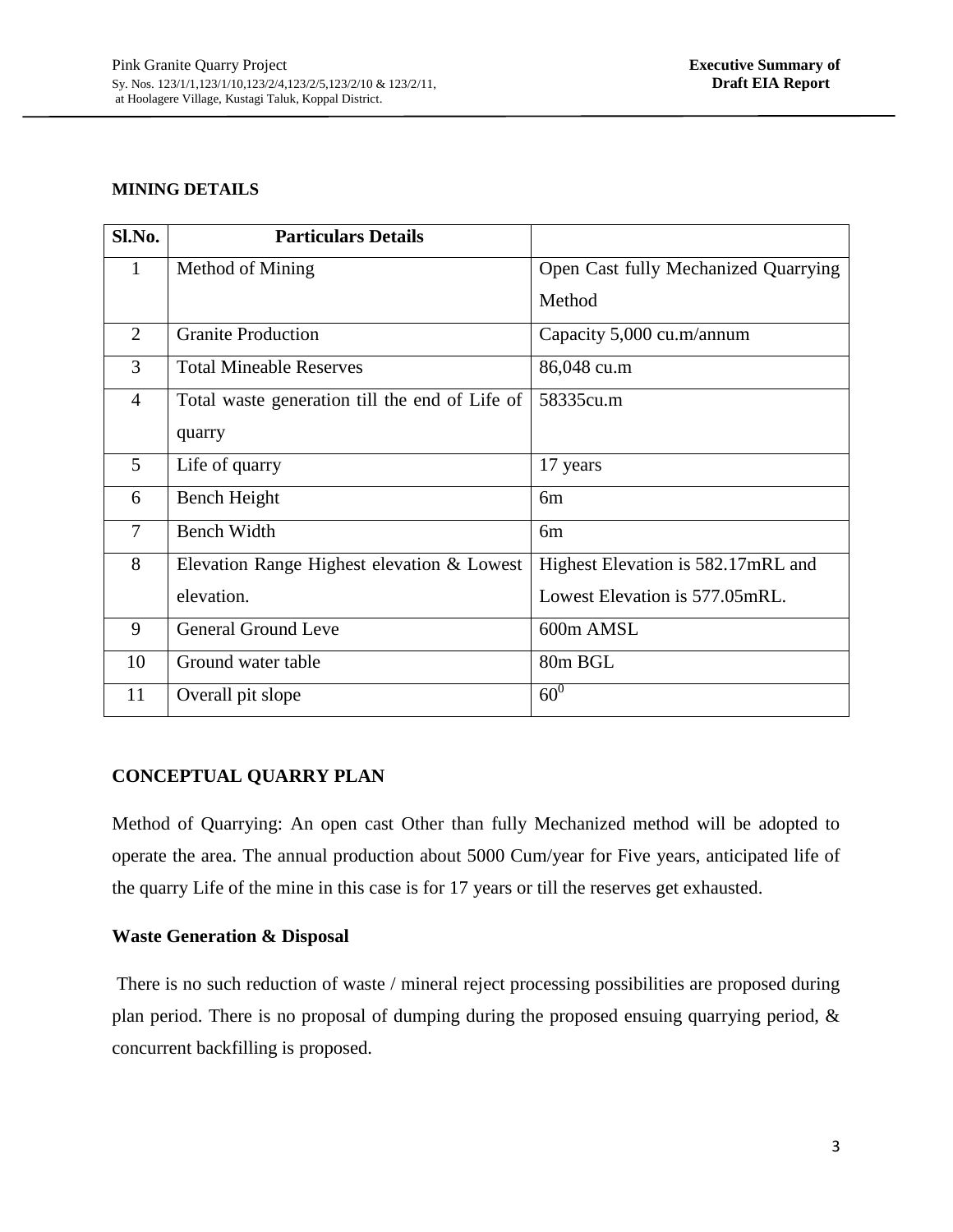## **Water Requirement & Source**

Total water requirement for the project will be 4.88 KLD Requirement is met by procurement of water from the bore well nearby Tankers.

## **Manpower Requirement**

The said quarry provides direct employment to 25 people and generate indirect employment for 25 more people. Most of the directly employed manpower falls under skilled category Preference will be given to the local people as per their eligibility.

## **Site Infrastructure**

The Quarry will have its own office premises, canteen, first-aid center etc. Quarry office is well connected with wireless and telephone, internet  $\&$  e-mail facilities for communication. The Quarry is provided with a workshop to undertake repairs and regular maintenance of quarrying machinery deployed.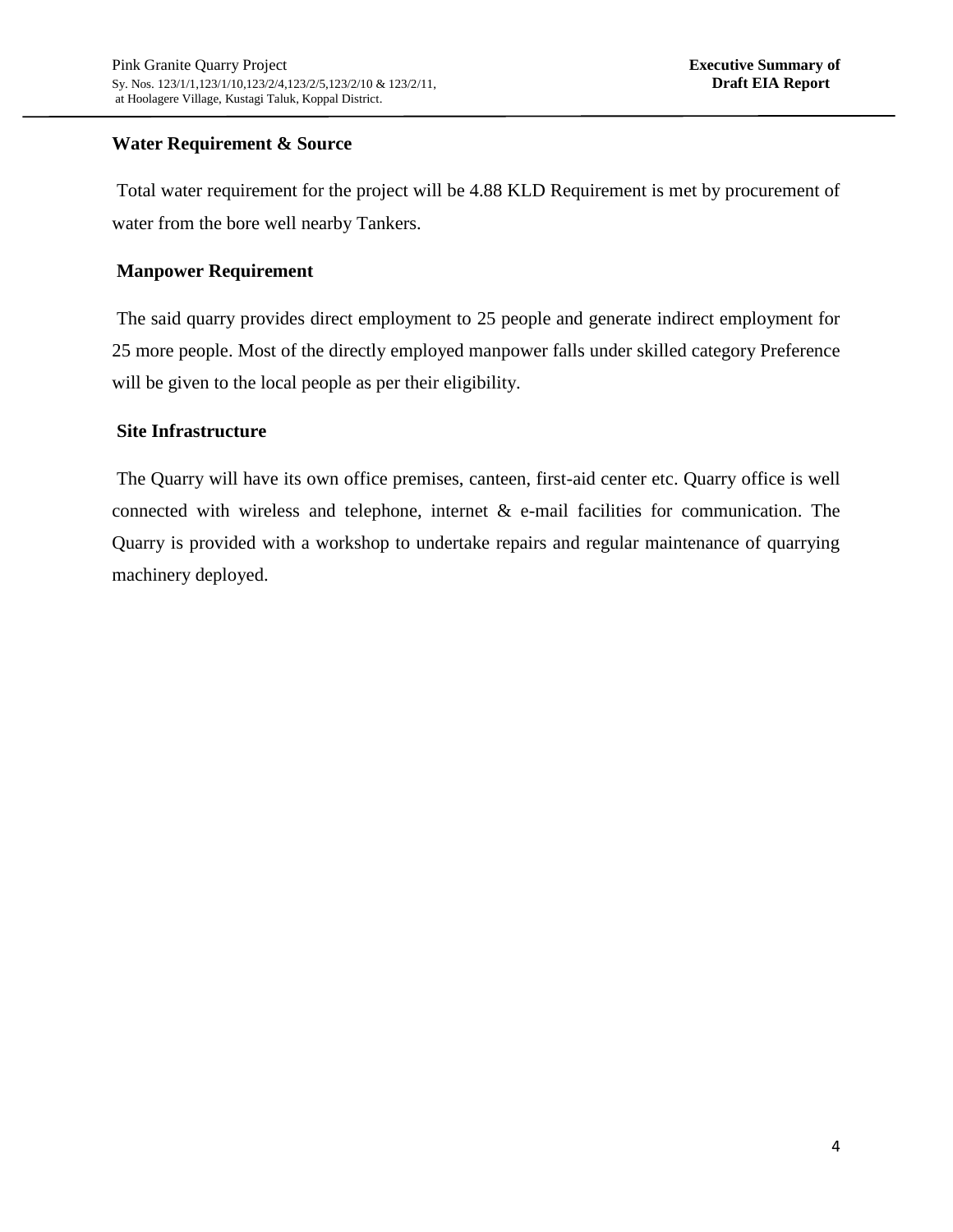## **2. DESCRIPTION OF THE ENVIRONMENT**

#### **2.1 Description of the environment**

#### **2.1.1 Study Area**

The study area is considered to be the quarry lease area, and an additional area of 10 km radius from the lease boundary.

#### **2.1.2 Climate**

The climate in the region shows broadly four seasonal variations, namely:

Winter: December - February

Summer: March – May

Monsoon: June - September

Post-monsoon: October – November

The Study period was from November 2020 to January 2021,

## **2.1.3 Ambient Air Quality**

Ambient air quality monitoring was carried out from November 2021– January2022. The ambient air quality monitoring stations were set up at 8 different locations.

**PM**<sub>10</sub>: The minimum and maximum concentrations for  $PM_{10}$  were recorded as  $35.6\mu g/m^3$  and  $49.5 \mu g/m<sup>3</sup>$  respectively. The Minimum concentration was recorded at Ilkal Govt. 10No.School and the maximum concentration was recorded at Project site.

**PM<sub>2.5:</sub>** The minimum and maximum concentrations for  $PM_{2.5}$  were recorded as  $14.1\mu\text{g/m}^3$  and  $30.2 \mu g/m^3$  respectively. The Minimum concentration was recorded at Hooligare Govt. Higher Primary & Ilkal Govt. 10No.School School and the Maximum concentration was recorded at Project site.

**NO<sub>x</sub>**: The minimum and maximum  $NO_x$  concentrations were recorded as  $7.0\mu g/m^3$  and 19.2μg/m<sup>3</sup>. The Minimum concentration was recorded at Govt High School Nagur Village and the Maximum concentration was recorded at project site.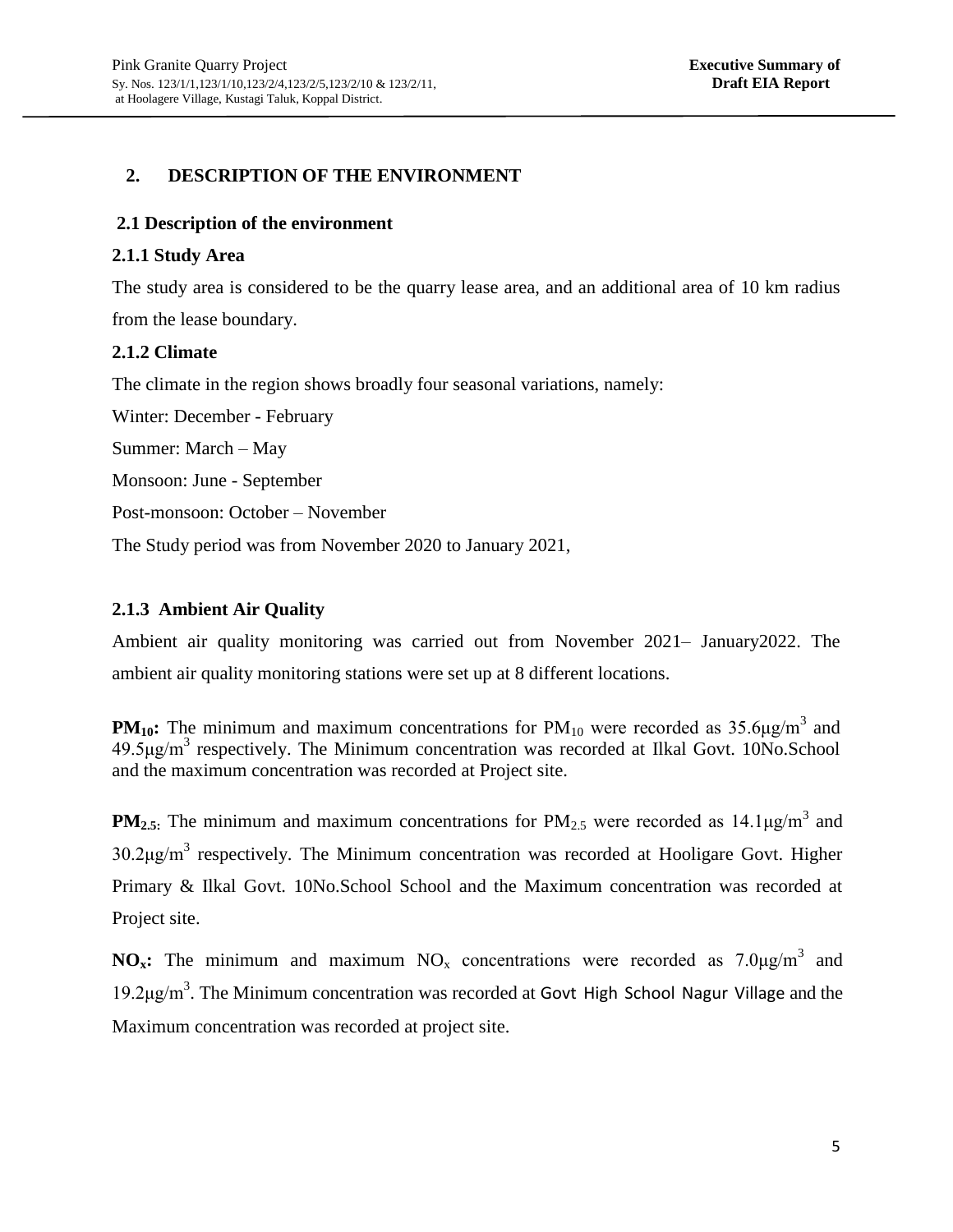**SO<sub>x</sub>**: The minimum and maximum  $SO_x$  concentrations were recorded as  $3.2\mu g/m^3$  and 14.2μg/m<sup>3</sup>. The Minimum concentration was recorded at Hooligare Govt. Higher Primary School and the Maximum concentration was recorded at Project site.

The concentrations of  $PM_{10}$ ,  $PM_{2.5}$ ,  $SO_2$  and  $NO_2$  are observed to be well within the standards prescribed by Central Pollution Control Board (CPCB) for Industrial, Rural, Residential and Other area. Whereas, the concentration Free silica, Benzene, Benzopyrene, Hg, cd, Ni, and As was observed is below detection limits.

## **2.1.4 Land use**

The proportional presence of different land uses and land cover in terms of statistical percentages was derived for the study area. Appropriate legends were used to represent the various categories of land use and land cover, and were then written on the prepared land use and land cover maps

#### **2.1.5 Noise Quality**

#### **Day time Noise Levels**

Noise levels during day time were found to be in range of 39.1dB (A) to 49.6dB (A). The minimum noise level was observed at Project Site downstream and maximum noise level was observed at Project Site.

#### **Night time Noise Levels**

Noise levels during night time were found to be in range of 33.6dB (A) to 39.5dB (A). The minimum noise levels was observed Bhandergali Govt. Higher Primary School, Project site down stream and maximum conc. was observed at Hooligare Govt. Higher Primary School & Ilkal Govt. 10No.School.

The ambient noise environment of the mining site is studied and reported. Since the mining operation engages only a low noise causing explosives such as detonators, the noise generated due to the explosion is below 60 dB(A) within 100 m. Hence the noise is not a major problem in the mining activity.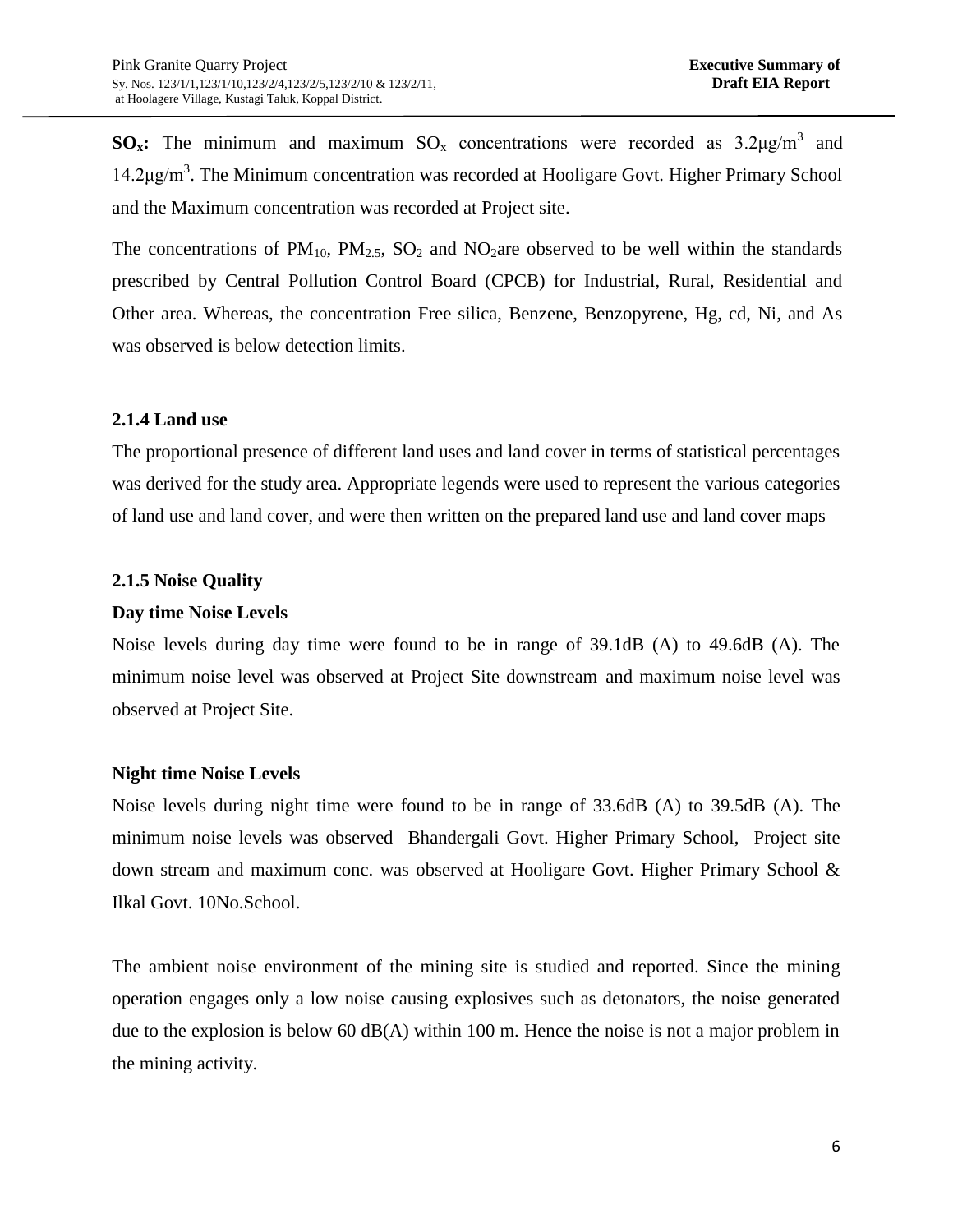## **2.1.6 Soil Quality**

For study soil quality of the region, Four sampling locations were selected to assess the existing soil conditions in and around the project area representing various land use conditions. The samples were collected from different depths (30cm, 60cm and 100cm) are subjected to various physiochemical parameters.

## **2.1.7 Water Quality**

The water quality of the area has been studied taking Five locations in the core and buffer zone.

## **Ground Water Quality**

The ground water analysis results were compared with the standards for drinking water as per IS: 10500: 2012. The results indicate that the pH ranges 6.99 to 7.67 and TDS ranges from 480mg/l to 750 mg/l.

## **Surface water Quality**

PH is 7.13 to 7.61. The pH values for all the samples collected in the study area during study period were meeting the Class "A" norms as per IS: 2296-1992. The total dissolved solids are 89 to 99 mg/l, The chloride is 13.3 to 14.2mg/l, meeting the Class "A" norms as per IS: 2296-1992.

## **2.1.8 Biological Environment**

Though the concentrations of the emitted pollutants will be kept within permissible levels through the various engineering control, it is essential to have co-management in the likely impact zone for safeguard and enhanced of ecological environment of the project area. The green belt species are selected based on the following:

Type of pollutant (mainly air and noise) likely to disperse from project activity.

• Plant species suitability / adaptability to the local environment as per CPCB guidelines Biological–filter Efficiency: mainly Dust capturing and Noise control.

## **2.1.9 Social Profile**

For assessing the prevailing socio-economic aspects of people in the study area around the proposed plant, the required data has been collected from various secondary sources and analyzed.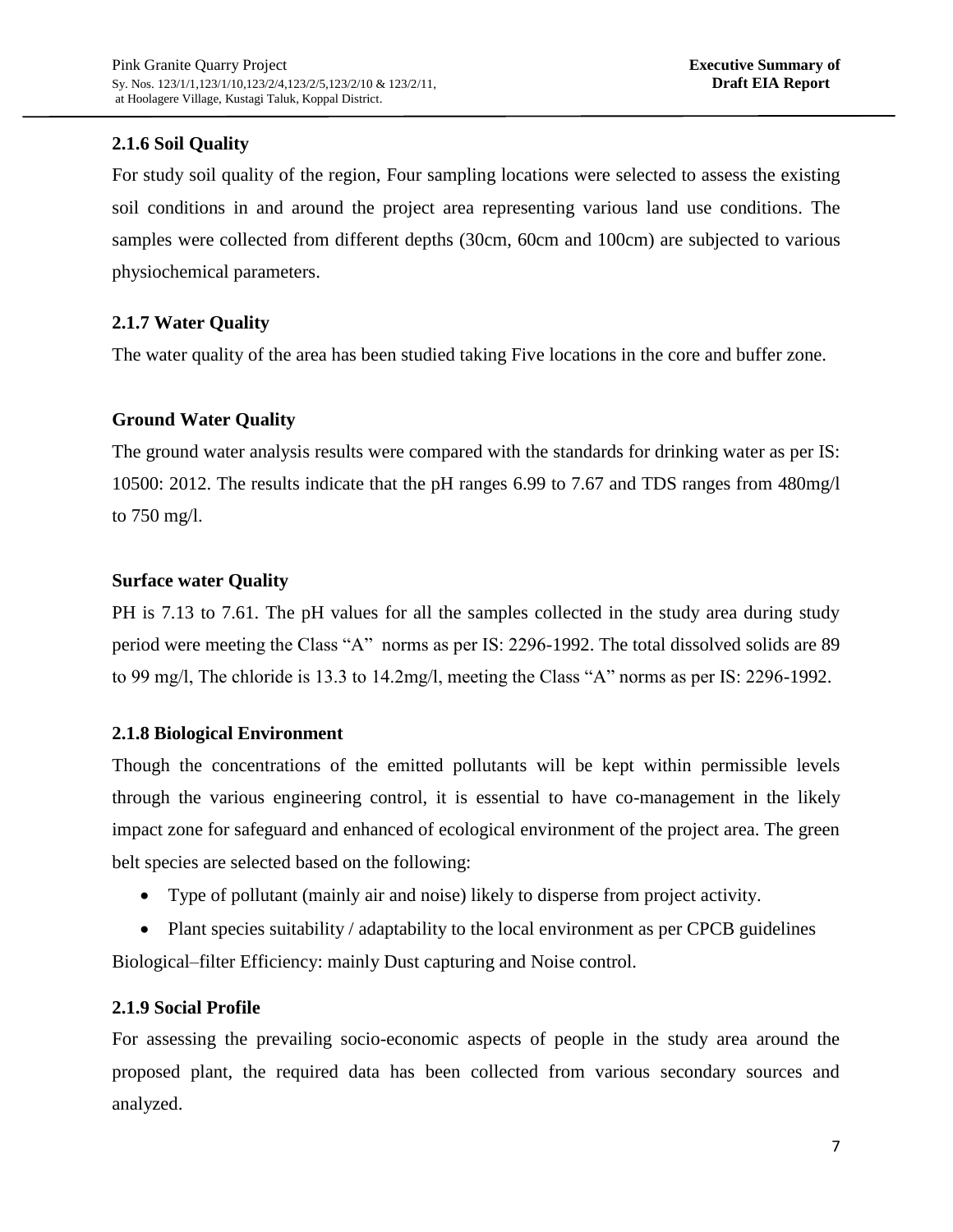## **2.1.10 Location and silent features of Project**

| S.No.          | <b>Item</b>                                                        | 4-30 Acres (1.923 Ha)                                                                                           |  |
|----------------|--------------------------------------------------------------------|-----------------------------------------------------------------------------------------------------------------|--|
| $\mathbf{1}$   | Name of the Applicant                                              | Sri. Venkatesh V Saka                                                                                           |  |
| $\overline{2}$ | Land Use                                                           | Patta land                                                                                                      |  |
| 3              | Land Ownership                                                     | Owner                                                                                                           |  |
| $\overline{4}$ | period                                                             | 5 Years                                                                                                         |  |
| 5              | <b>Nearest River</b>                                               | NIL (within 10 km radius)                                                                                       |  |
| 6              | Name of protected areas, Wildlife<br>Sanctuary, Eco sensitive area | No within 15.0 kms radius                                                                                       |  |
| 7              | <b>Site Coordinates</b>                                            | N 15 <sup>0</sup> 57'30.4" to N 15 <sup>0</sup> 57' 38.6" and<br>E 76 $^{0}$ 02' 04.5" to E 76 $^{0}$ 02' 08.4" |  |
| 8              | Location                                                           | Hooligere Pink Granite Quarry                                                                                   |  |
| 9              | Topography                                                         | The applied area is a waste land and<br>The applied lease area is plain ground<br>with gentle slope towards SW  |  |
| 10             | Minerals of mine                                                   | <b>Pink Granite</b>                                                                                             |  |
| 11             | Proposed production of mine                                        | 5000 Cum/year                                                                                                   |  |
| 12             | Method of mining                                                   | Open cast Other Than Fully<br>Mechanized method                                                                 |  |
| 13             | Drilling/Blasting                                                  | Drilling/Smooth Blasting                                                                                        |  |
| 14             | <b>Estimated cost</b>                                              | 25 lakhs                                                                                                        |  |
| 15             | Water demand                                                       | 4.88 KLD                                                                                                        |  |
| 16             | Sources of water                                                   | <b>Supplied through Tankers</b>                                                                                 |  |
| 17             | Ultimate depth of Mining                                           | 30 <sub>m</sub>                                                                                                 |  |
| 18             | Man power                                                          | 25 people                                                                                                       |  |
| 19             | Nearest railway station                                            | Bagalkot - 45 kms from the Applied<br>area.                                                                     |  |
| 20             | <b>Nearest National highway</b>                                    | Sholapur-Bengaluru NH-13 is 7.45 NE.                                                                            |  |
| 21             | <b>Nearest Airport</b>                                             | Hubli Airport160 kms                                                                                            |  |
| 22             | Nearest city/town                                                  | Ilkal 7.9 kms                                                                                                   |  |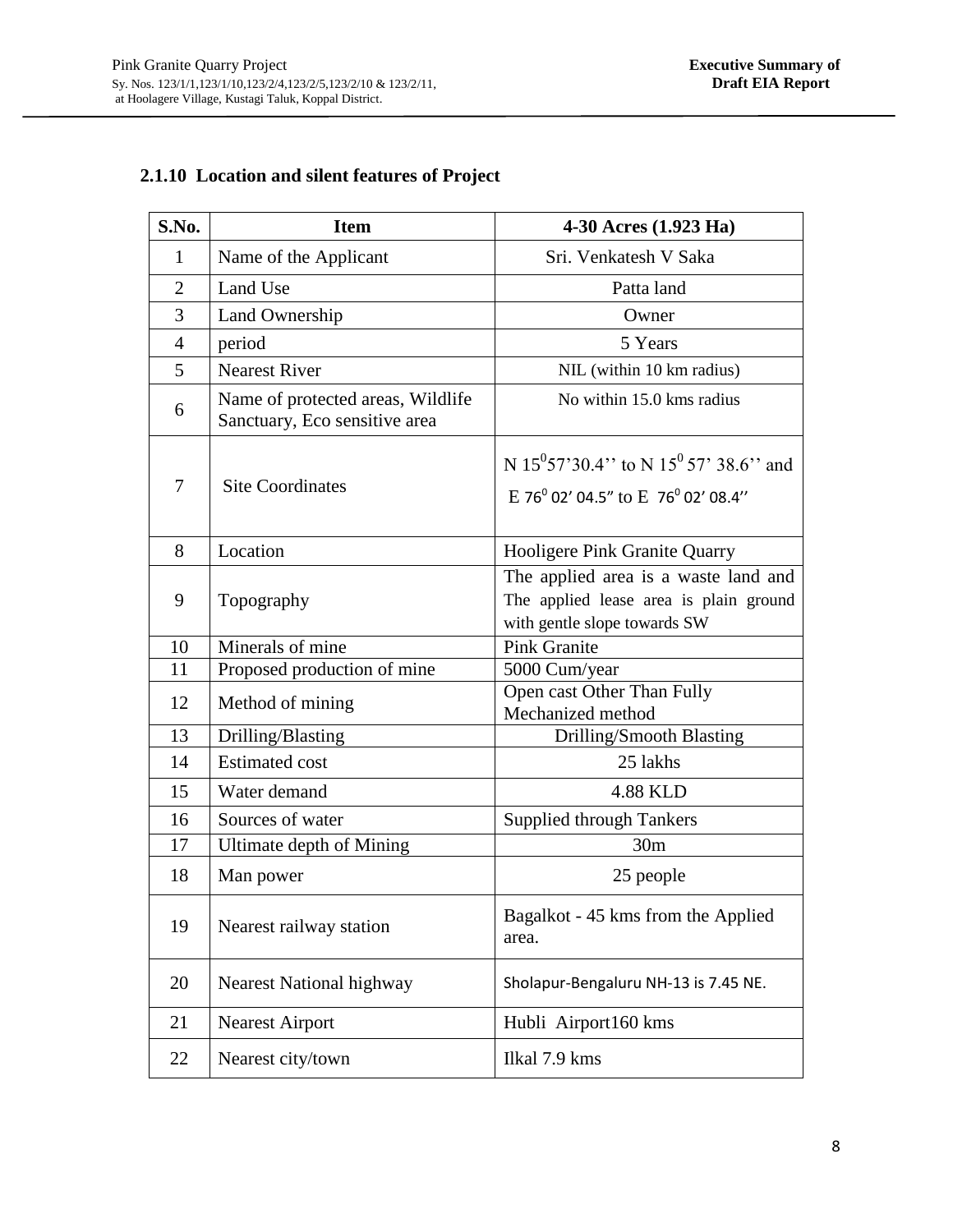|  |  | Table 3: Details of Total man power requirement |  |  |
|--|--|-------------------------------------------------|--|--|
|--|--|-------------------------------------------------|--|--|

| Sl.No.            | <b>Man power</b>            |    |
|-------------------|-----------------------------|----|
|                   | Highly skilled              |    |
|                   | Skilled                     |    |
| 3                 | Semi skilled                | h  |
|                   | Unskilled                   | 14 |
| $\sim$<br>$\cdot$ | <b>Total</b><br>.<br>$\sim$ | 25 |

Source: Approved Mining Plan

## **Table 4 : Water requirement**

|                     | 4-30 Acres                 |                   |  |
|---------------------|----------------------------|-------------------|--|
| <b>Description</b>  | <b>Consumption KLD/day</b> | Discharge KLD/day |  |
| a) Domestic use     | 1.38                       | 0.7(70%)          |  |
| b) Afforestation.   | 1.00                       | <b>NA</b>         |  |
| c) Dust Suppression | 2.50                       | NA                |  |
| Total               | 4.88                       | 0.7               |  |

## **Table 5: Five years production scheme of Pink Granite quarry**

| Year                        | <b>Granite Blocks 30%</b><br><b>Recovery</b><br>(Cum) | <b>Intercalated Waste</b><br>70% recovery<br>(Cum) | <b>Top Soil</b><br>(Cum) |
|-----------------------------|-------------------------------------------------------|----------------------------------------------------|--------------------------|
| $\mathbf 1$                 | 5000                                                  | 11667                                              | 4483                     |
| $\mathcal{D}_{\mathcal{A}}$ | 5000                                                  | 11667                                              | 6250                     |
| 3                           | 5000                                                  | 11667                                              | 6250                     |
| 4                           | 5000                                                  | 11667                                              | 4767                     |
| 5                           | 5000                                                  | 11667                                              | 6250                     |
| TOTAL                       | 25000                                                 | 58335                                              | 28000                    |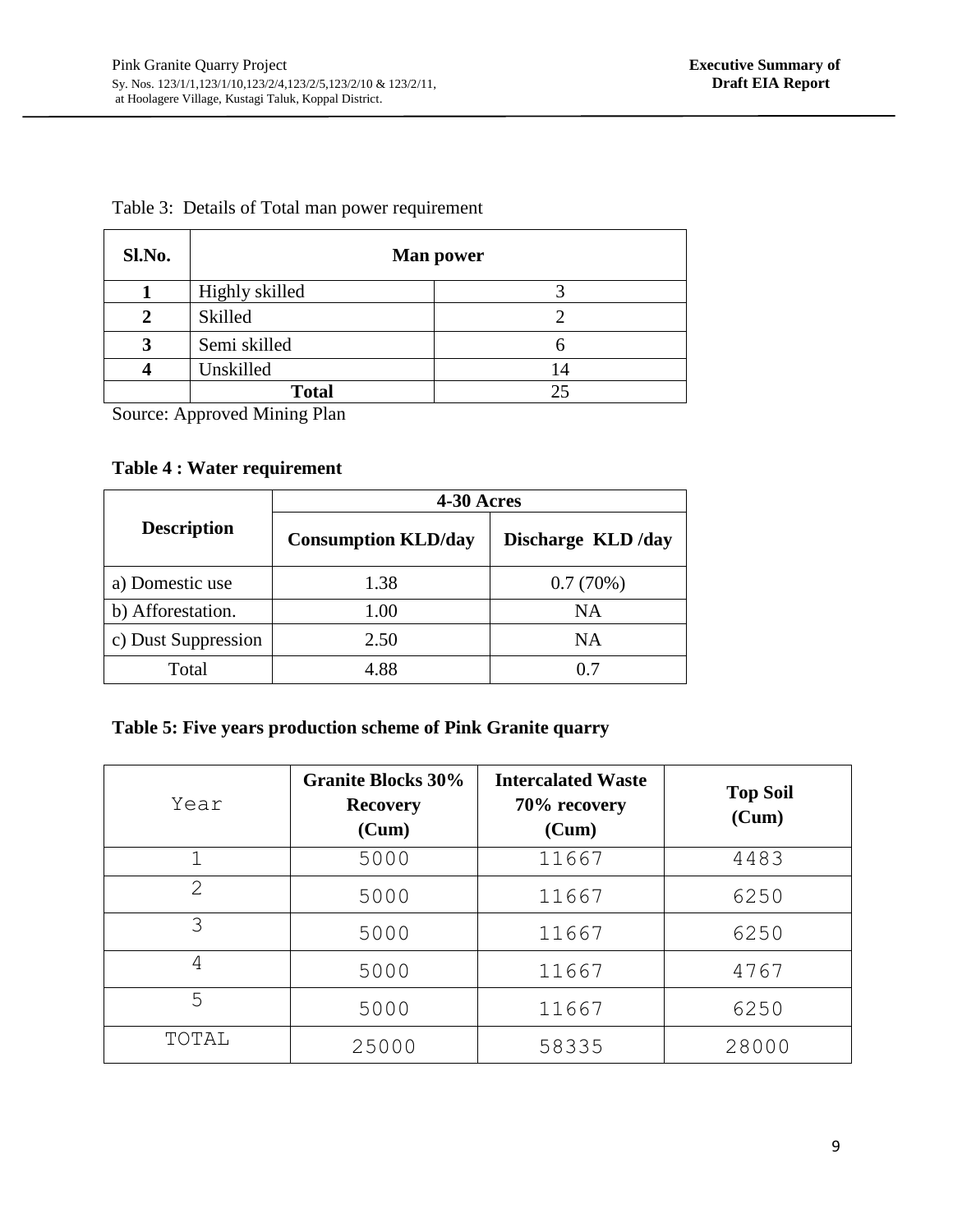## **3. Anticipated Environmental Impacts and Mitigation Measures**

## **3.1 Anticipated environmental impacts and mitigation measures**

## **3.1.1 Ambient Air**

- Detailed average readings indicate at all air ambient station  $P_{2.5}PM_{10}$ ,  $SO_2$  and NOX are within the prescribed limit of CPCB for respective categories.
- Low concentrations of  $SO_2$  and NOX are observed at all the locations.
- In order to reduce the air pollution, it is proposed to develop greenbelt as suggested.

## **Following measures are made to measure towards control of Air pollution**

- Regular spraying of water by water sprinkling system on haul roads and retaining wall within the premises.
- Timely maintenance of vehicles to minimize air pollution due to movement of vehicles.
- Dust masks for employees
- Covering the Pink Granite stone carrying vehicles with tarpaulin covers
- Plantation of trees along the roads and in the premises to reduce the impact of dust in the villagers, shrubs with small plantation will be taken up to arrest soil erosion to the surrounding area.

## **3.1.2 Land**

The quarry is located in Survey No.123/1/1,123/1/10,123/2/4,123/2/5,123/2/10 & 123/2/11, an area of 1.923ha no forestland is involved. The quarry lease area is not a part of any type of forest. Quarry lease area is barren/ waste land, hence all the impact on land use is positive because of high Afforestation activities will be carried out by mine proponent. Due to opencast Other Than Fully Mechanized quarry activities, the landscape may not change. There may not be much effect on the aesthetic environment of the lease area due to mining. The aesthetic beauty can be maintained by proper reclamation programme. Since this is an opencast Other Than Fully Mechanized proposal the land use on surface will not affect in any way.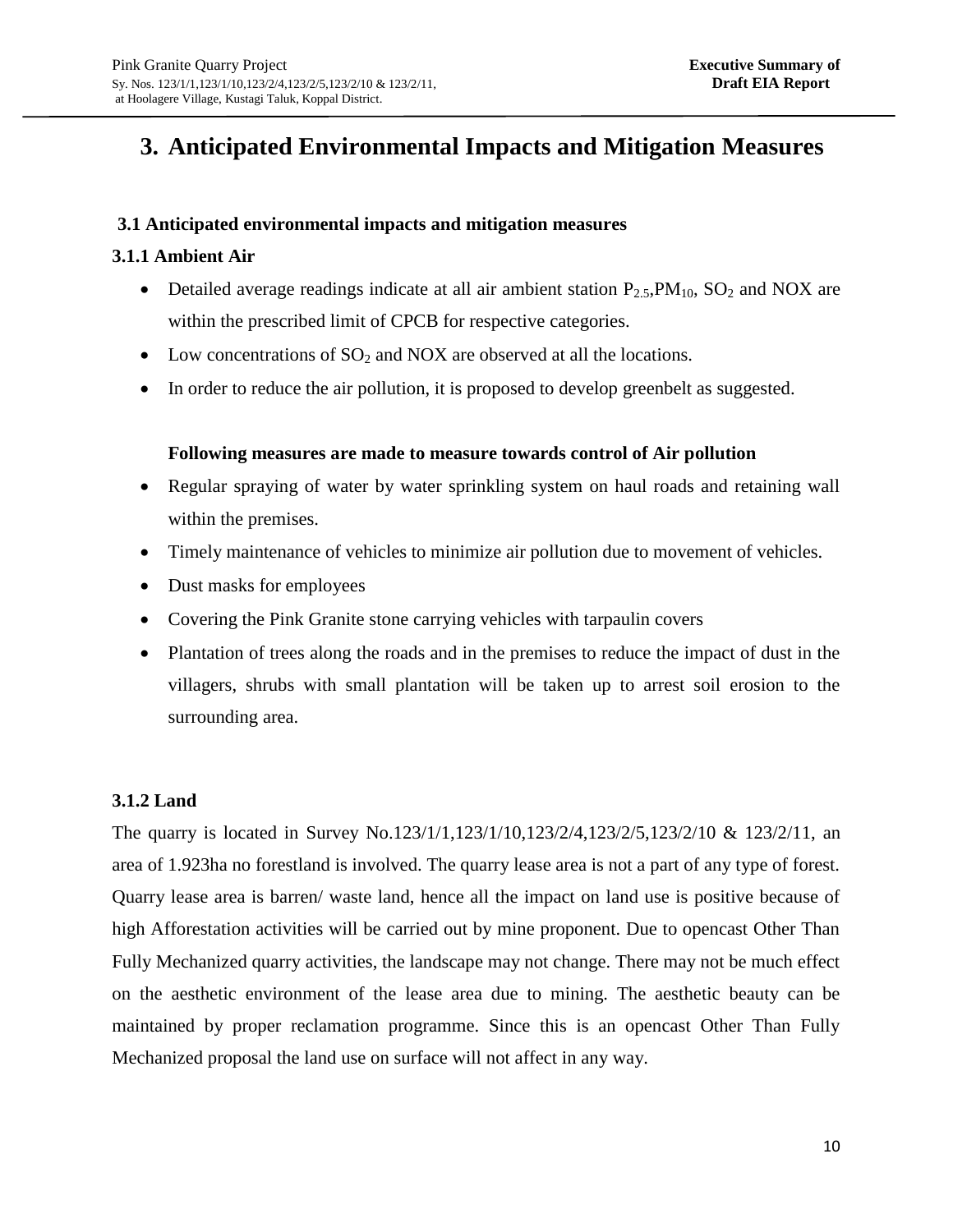## **3.1.3 Noise**

For site preparation, during construction phase operation of equipment like crane, dumper, roller, bulldozers etc. will be used. The equipment will be used during daytime and will emit noise within permissible limits. Thus, there will not be any adverse impact on nearby habitation due to proposed activity as the quarry lease connected with Sholapur-Bengaluru NH-13 from project site with a distance of 7.9 KM.

## **3.1.4 Soil**

There is no adverse effect of mining on the soil quality. However, farmers need to be advised not to use saline water for irrigation purpose. Regular monitoring of naturally harvested water is required

## **3.1.5 Water**

There is no perennial surface water course or surface water body within the leasehold area due to scanty and unpredictable rainfall. Further, at the time of quarrying, the quantity of waste water generated will be very less. The rainwater will accumulate in the mined out pits as well as in the pits created during lease period will be harvested which will be used for dust suppression.

## **3.1.6 Ecology and biodiversity**

Proposed project activity is part of existing lease area which is reported with common floral and faunal species. Removal of these (flora) species will not have significant or permanent impact on the habitat structure of associated faunal diversity. Considering all ecological components, all impacts are expected "Less Severe". However, strict implementation of EMP / mitigation measures are required to ensure that the biodiversity of the study area should not affected negatively.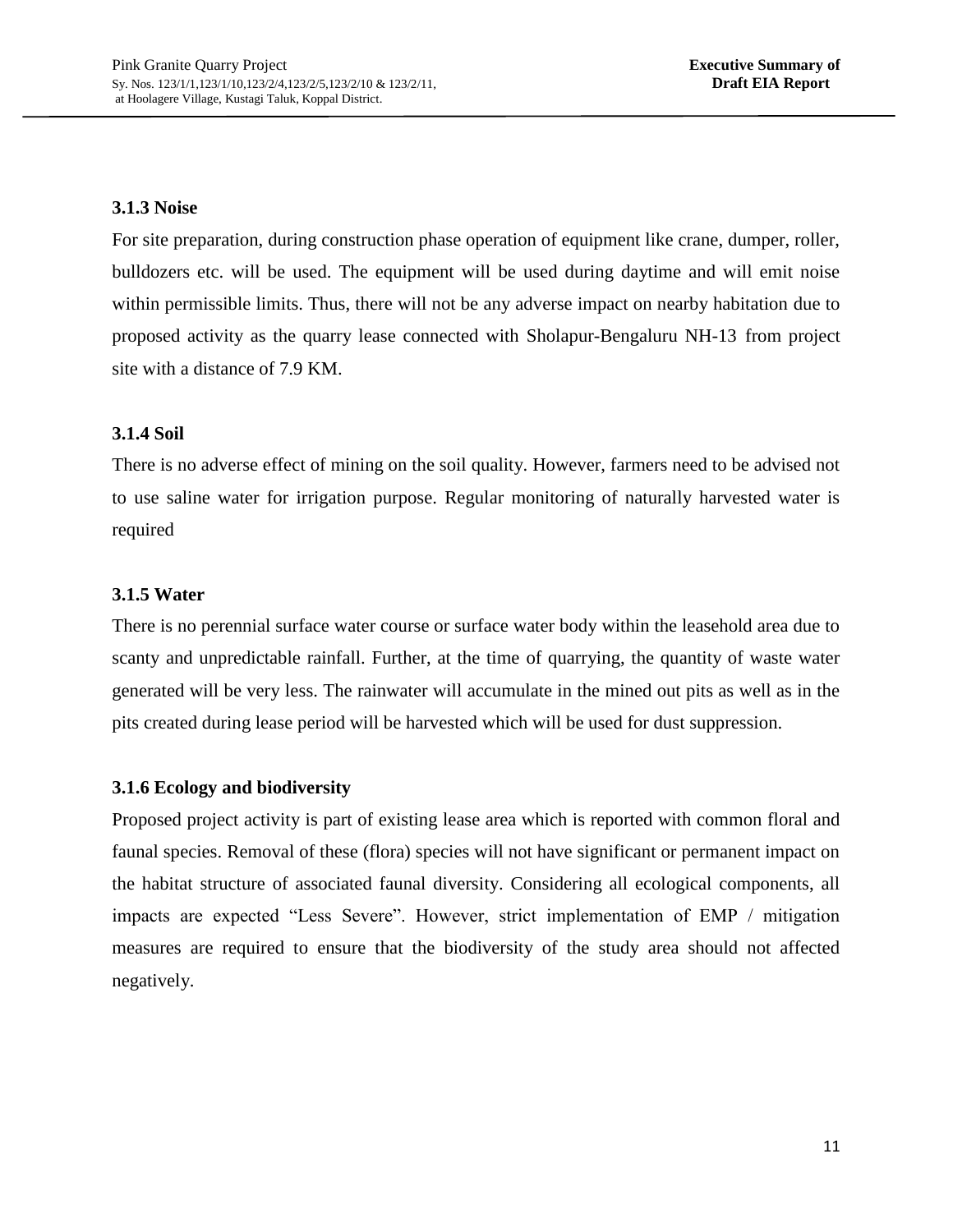## **4.Environmental Management Programe :**

## **4.1 Environmental monitoring program**

## **4.1.1 Monitoring Schedule for Environment Parameters**

| Sl.<br>N <sub>0</sub> | <b>Particulars</b>                   |                                                          | <b>Duration</b><br><b>of</b><br><b>Sampling</b>          | <b>Important Monitoring Parameters</b>                                         |  |  |
|-----------------------|--------------------------------------|----------------------------------------------------------|----------------------------------------------------------|--------------------------------------------------------------------------------|--|--|
|                       | <b>Air Pollution and Meteorology</b> |                                                          |                                                          |                                                                                |  |  |
|                       |                                      | A. Ambient Air Quality Monitoring                        |                                                          |                                                                                |  |  |
| $\mathbf{1}$          | 1)                                   | 8 locations                                              | 24 hours                                                 | $PM_{10}$ , $PM_{2.5}$ , $SO_2$ Nox                                            |  |  |
|                       |                                      | <b>B.</b> Meteorology                                    |                                                          |                                                                                |  |  |
|                       | 1)                                   | Meteorological data                                      | Continuous<br>Monitoring                                 | direction,<br>Wind<br>speed,<br>temperature,<br>relative humidity and rainfall |  |  |
|                       |                                      | <b>Water and Wastewater Quality</b>                      |                                                          |                                                                                |  |  |
|                       | A. Ambient Air Quality Monitoring    |                                                          |                                                          |                                                                                |  |  |
|                       | 1)                                   | $($ if<br>Mine<br>effluents<br>any)<br>during<br>Monsoon | Once<br>in<br>a<br>12<br>month<br>samples<br>per<br>year | As per EPA Rules, 1989.                                                        |  |  |
| $\overline{2}$        |                                      | B. Water quality in the study area                       |                                                          |                                                                                |  |  |
|                       | 1)                                   | Ground<br>Water<br>quality                               | Once in a year                                           | As per the parameters specified under<br>IS:10500                              |  |  |
|                       | 2)                                   | <b>Surface Water</b>                                     | Once in a year                                           | As per the parameters specified under<br>IS:10500 along with TSS, BOD & COD    |  |  |
|                       | 3)                                   | Water table in bore<br>wells                             | Once in a year<br>samples per<br>$\mathbf{1}$<br>year    | Water table and chemistry of water                                             |  |  |
| $\mathbf{3}$          | <b>Industrial Noise Levels</b>       |                                                          |                                                          |                                                                                |  |  |
|                       | 1)                                   | Major<br>noise<br>generating sources                     | 24 hr                                                    | Noise level in $dB(A)$                                                         |  |  |
|                       | 2)                                   | Project drilling site                                    | Instantaneous                                            | Noise level in $dB(A)$                                                         |  |  |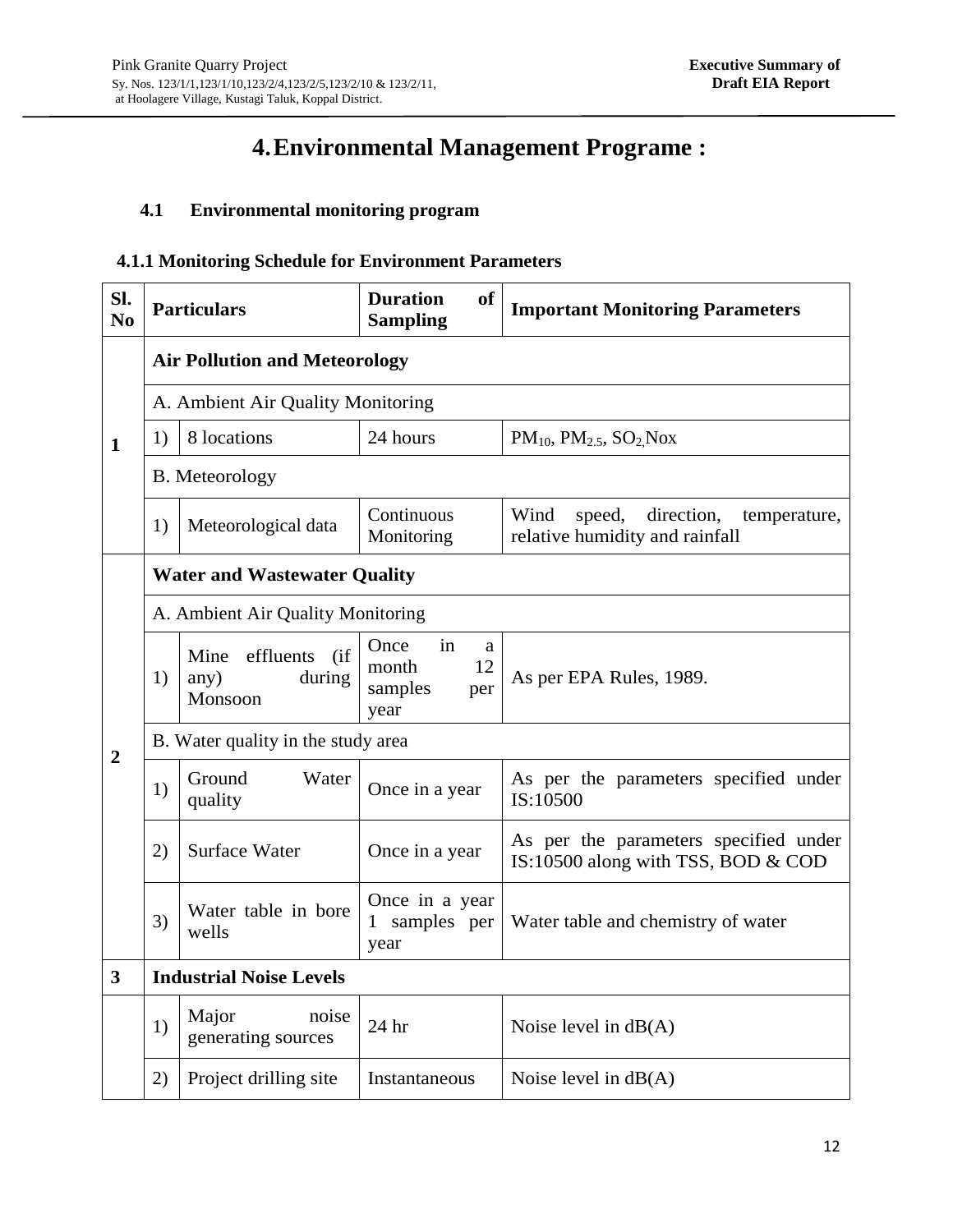|                         |                             | <b>Ambient Noise Levels</b>                                   |                                           |                                                                                                                                                                                                                                                                                                                        |
|-------------------------|-----------------------------|---------------------------------------------------------------|-------------------------------------------|------------------------------------------------------------------------------------------------------------------------------------------------------------------------------------------------------------------------------------------------------------------------------------------------------------------------|
|                         |                             | Eight<br>Locations<br>around mine lease 1 samples per<br>area | Once in a year<br>year                    | Noise levels in $dB(A)$                                                                                                                                                                                                                                                                                                |
| $\overline{\mathbf{4}}$ | <b>Soil Characteristics</b> |                                                               |                                           |                                                                                                                                                                                                                                                                                                                        |
|                         | 1)                          | samples<br>Four<br><sub>in</sub><br>nearby villages           | One in a year<br>on all reclaimed<br>area | Colour,<br>textural class,<br>grain<br>size,<br>distribution, pH, Electrical Conductivity,<br>Bulk Density, Porosity, Infiltration rate,<br>Moisture retention capacity, Wilting Co-<br>efficient, Organic matter Na, N, K, PO <sub>4</sub> ,<br>SO <sub>4</sub> , SAR, Base Exchange Capacity, Pb,<br>Cu, Zn, Cd, Fe. |

## **5. Additional Studies**

## **5.1 Mine Closure Plan**

During this next five years the quarry workings will occupy an area of 1.923Ha to a depth of 3 mts. In these five years there is no proposal for reclamation of the pit. The Pink Granite stone is also available huge depth of the same pit of this five years will be used for next five-year workings. After completion of the Granite stone, the pit will be proposed for reclamation at the end of the mine.

## **5.2 Public Consultation**

The public hearing will be conducted by KSPCB as per the EIA Notification and the public hearing points raised and commitment of the project proponent will be incorporated in the Final EIA Report.

## **5.3 Risk Assessment and disaster management**

The aim of risk assessment and disaster management is to identify potential dangers associated with the mining operation and delineation of corresponding prevention and control measures. The disaster management plan is aimed to ensure safety of life, protection of environment, protection of installation, restoration of production and salvage operations in this same order of priorities. For effective implementation of the disaster management plan, it should be widely circulated and personnel training through rehearsals/drills. The objective of the disaster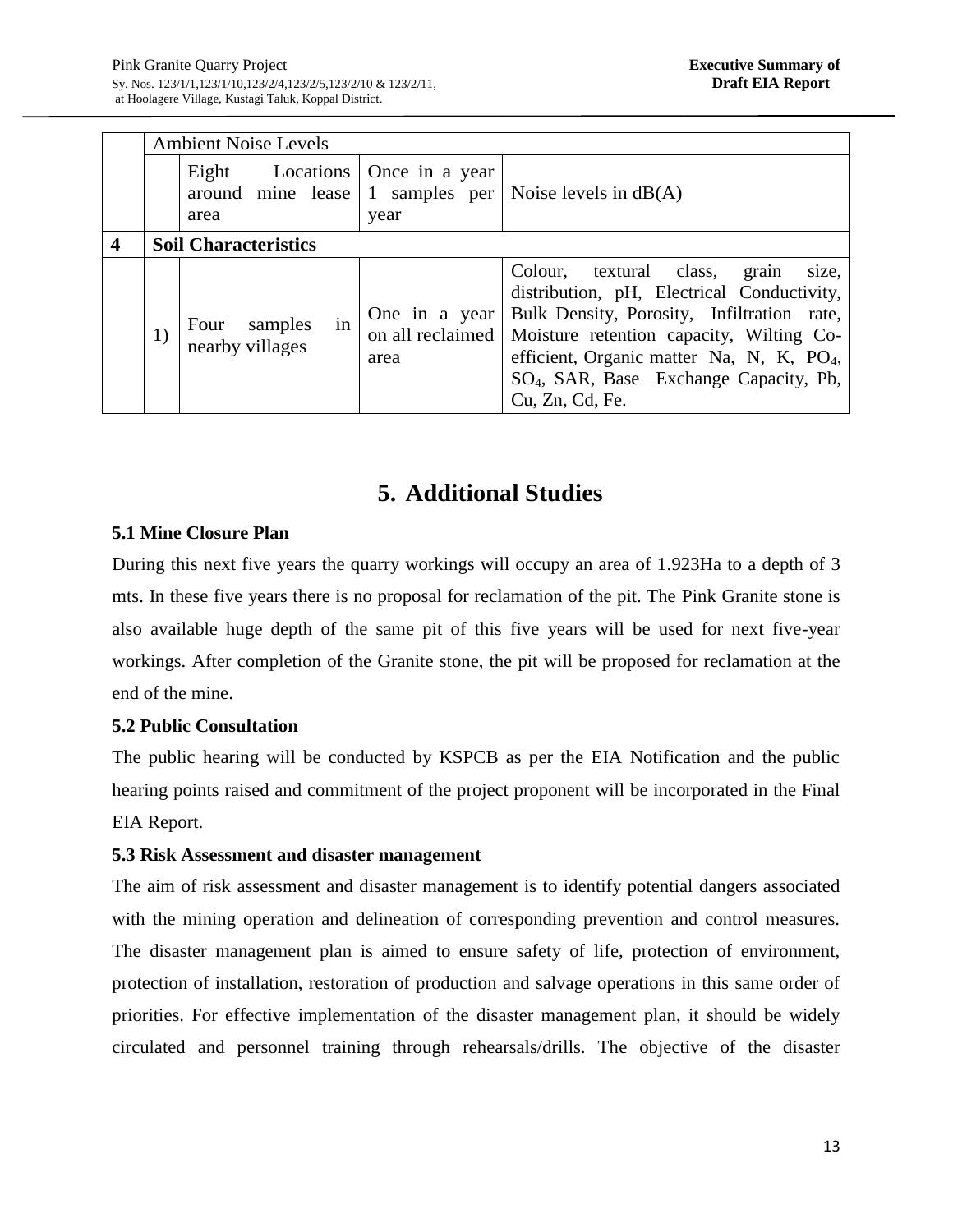management plan is to make use of the combined resources of the mining operation and the outside services to achieve the following:

- Effect the rescue and medical treatment of casualties
- Safeguard other people
- Minimize damage to property and the environment
- Initially contain and ultimately bring the incident under control
- Provide for the needs of relatives
- Provide authoritative information to the news media
- Secure the safe rehabilitation of affected area
- Preserve relevant records and equipment for the subsequent inquiry into the cause and circumstances of the emergency
- In effect, it is to optimize operational efficiency to rescue rehabilitation and render medical help and to restore normalcy.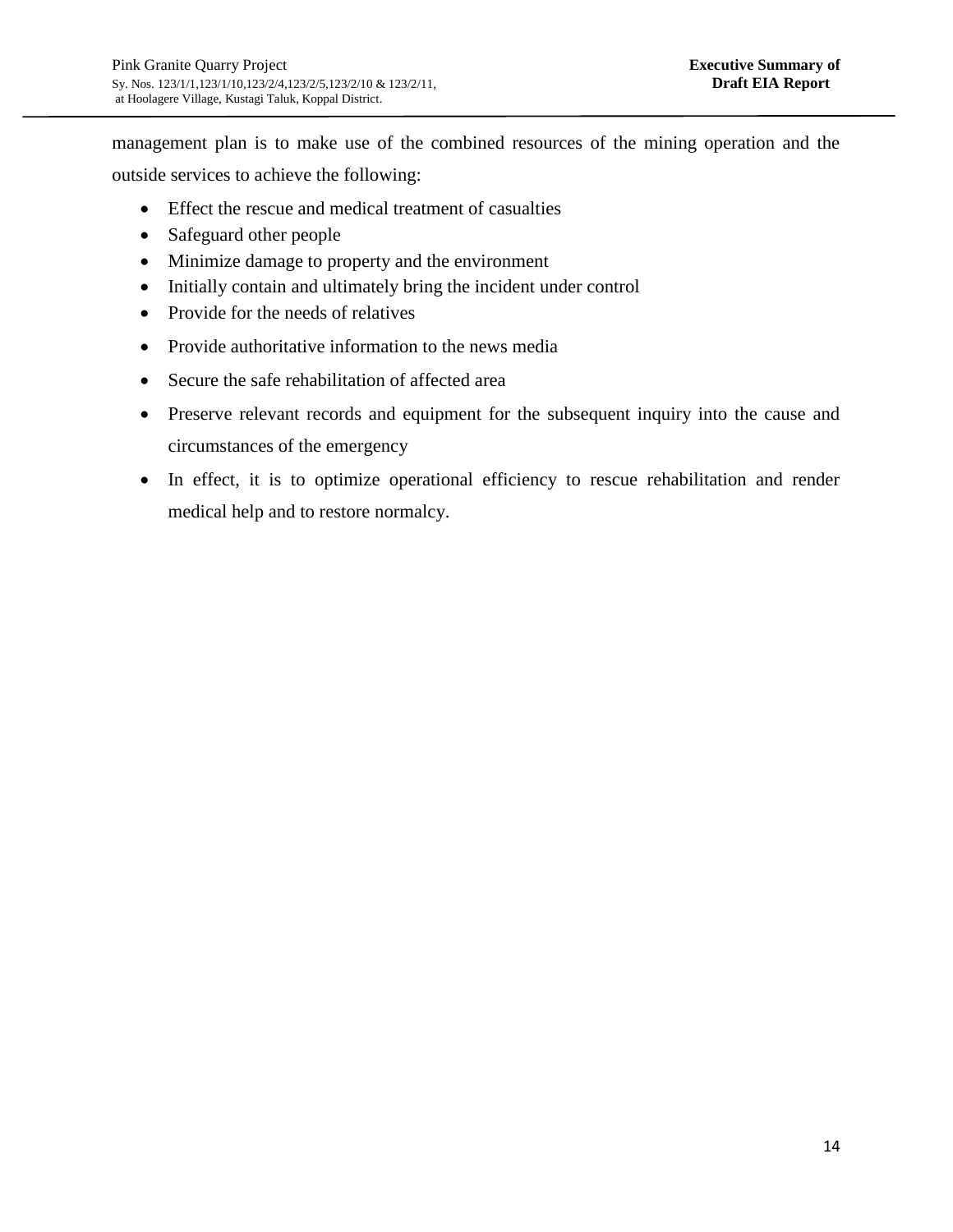# **6. Project Benefits**

There are various attractive commercial and social reasons which are responsible for the development of Granite stone quarry.

- Quarrying activities in any area provide source of direct employment to the local inhabitants and helps in decreasing the migration of local people from their native places. In addition to this several avenues for indirect employment in region are generated namely transportation and such other ancillary activities connected with the mining activity.
- Apart from all these, significant revenue is provided by the mining company to the state and the central government in the form of royalty, district mineral fund, port charges, export duty, etc. The export carried out by the company also results into the generation of valuable foreign exchange earnings for the country.

Therefore, the quarrying will result into the production of useful Granite stone and will generate wealth for the country and at the same time provide employment opportunity to local people to help them in increasing their living standards.

## **Socio-economic environments**

Infrastructural facilities and earning avenues will improve due to mining activities. General economic level within the buffer zone will improve, which in turn improves quality of life; level of education and training. Direct and indirect employment opportunities will go up.